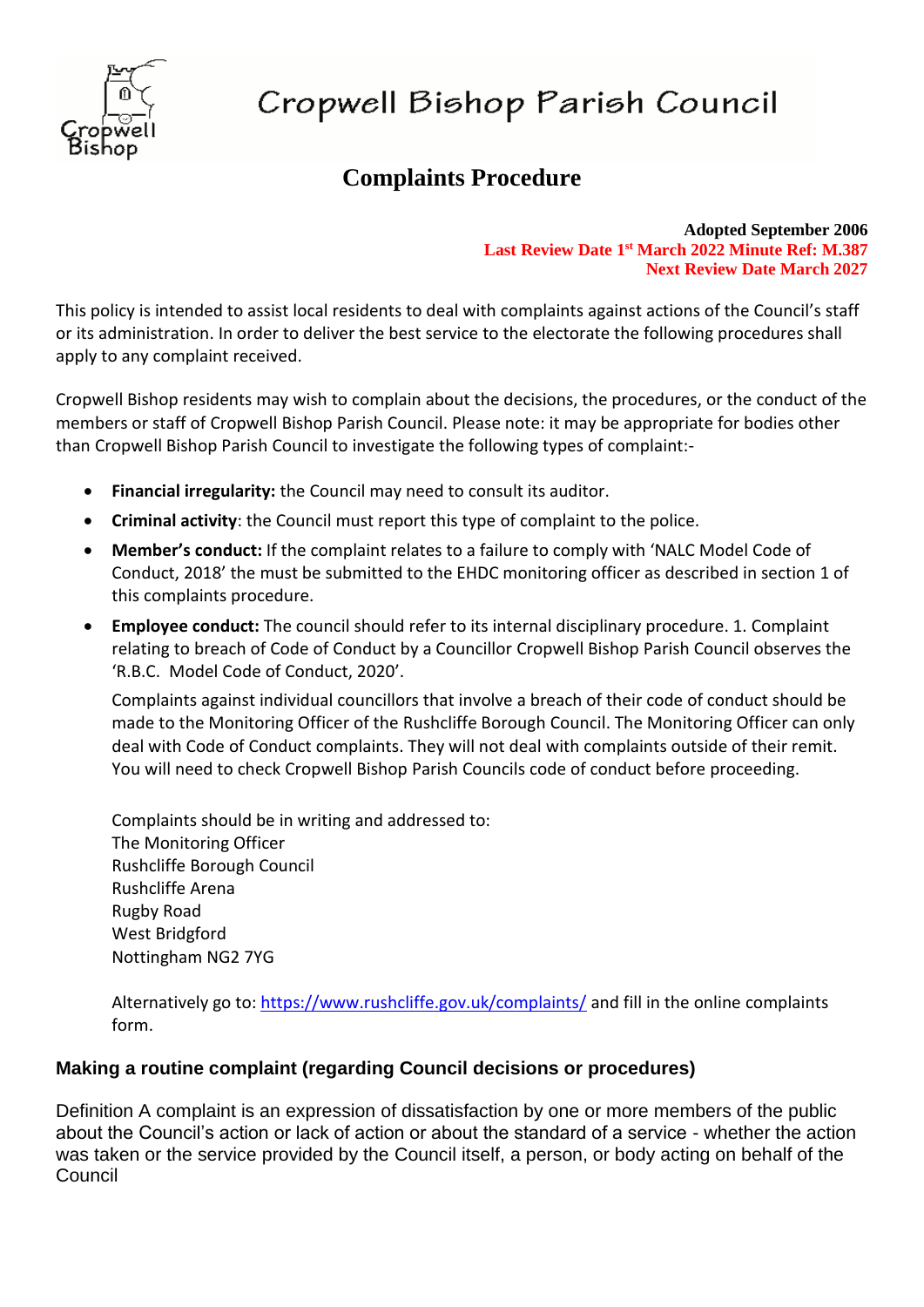### **2. Informal Complaints**

- 2.1 It is not appropriate to deal with all complaints from members of the public under the formal complaints procedure. It is hoped that less formal measures or explanations provided to the complainant by the Clerk or Chair of the Council will resolve most issues raised by a member of the public.
- 2.2 Any informal complaint will be brought to the Council by the Clerk or the Chair of the Council to be noted.

### **3. Formal Complaints**

Before the meeting In order for a complaint to be considered by the Council

- 3.1 The complainant will be asked to put the complaint in writing to the Clerk. The Clerk's contact details can be found in section 5.
- 3.2 If a complainant does not wish to put the complaint to the Clerk, they will be advised to put it to the Chairman of the Council. The Chairman's contact details can be found in section 5
- 3.3 The Clerk will acknowledge the receipt of the complaint and advise the complainant when the matter will be considered by the Parish Council.
- 3.4 The complainant shall be invited to attend the relevant meeting and bring with them such representatives as they wish.
- 3.5 Seven clear working days prior to the meeting, the complainant will provide the Council with copies of any documentation, or other evidence, which they wish to refer to at the meeting. The Council will similarly provide the complainant with copies of any documentation upon which they wish to rely at the meeting.

### **At the meeting**

- 3.6 Press and public will be excluded from the meeting.
- 3.7 The Chairman of the meeting should introduce everyone and explain the procedure.
- 3.8 The complainant (or representative) should outline the grounds for complaint before any questions from the Clerk and then from members if present.
- 3.9 The Clerk should explain the council's position before any questions from the complainant, and from members if present.
- 3.10 The complainant and then the Clerk should then summarise their position; they then leave the room while members decide whether or not the grounds for the complaint have been made. N.B. If a point of clarification is necessary, both parties will be invited back.
- 3.11 Clerk and complainant return to hear decision or to be advised when decision will be made.

### **After the meeting**

3.15 The decision should be confirmed in writing within seven working days together with details of any action to be taken.